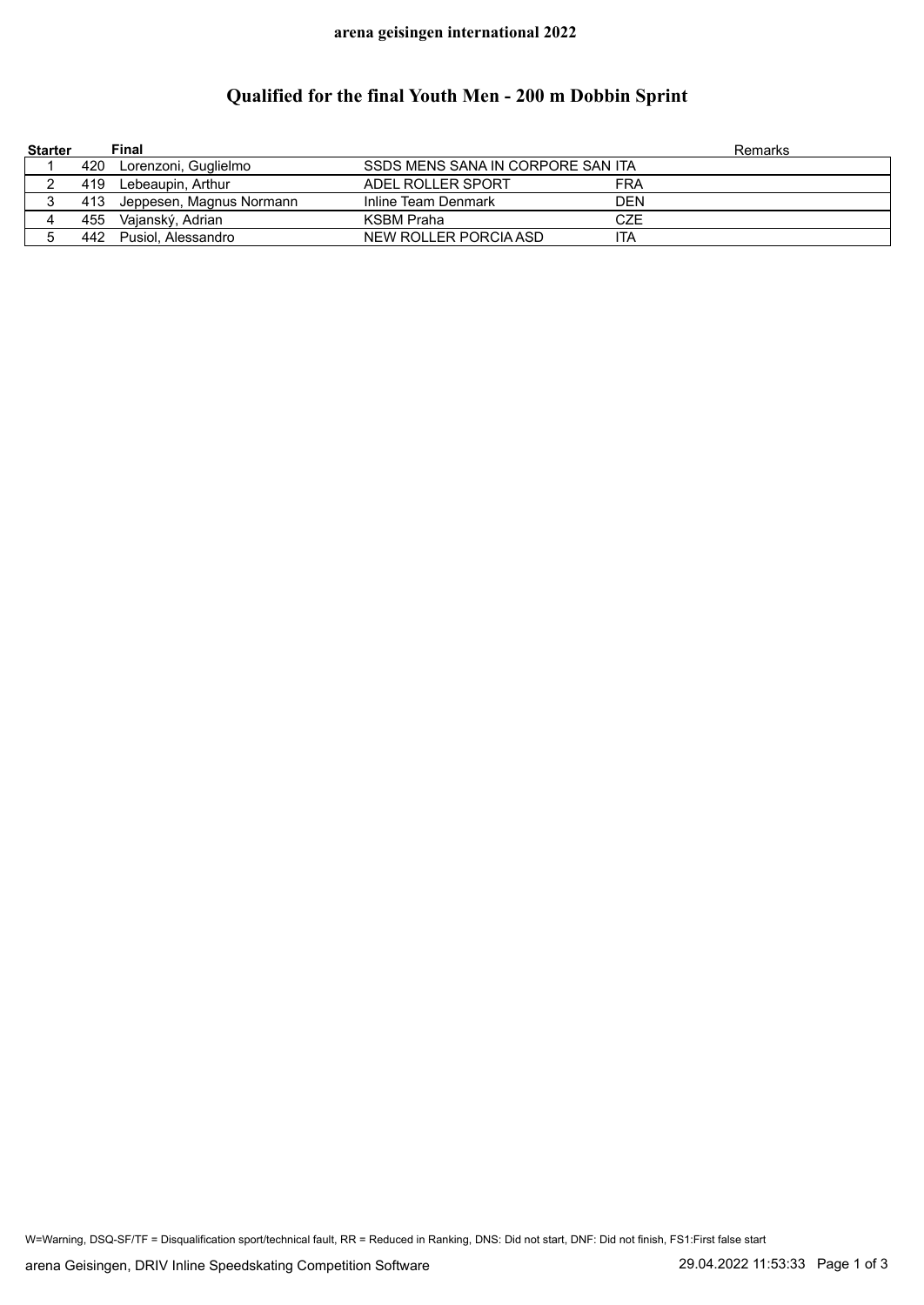## **Results qualification Youth Men - 200 m Dobbin Sprint**

Qualified for the Final: 5 best time

| <b>Results</b> | <b>Qualification1</b>        |                                  |                              | Rank | Points/Time Remarks |
|----------------|------------------------------|----------------------------------|------------------------------|------|---------------------|
|                | 442 Pusiol, Alessandro       | NEW ROLLER PORCIA ASE ITA        | 1                            |      | 14,848              |
|                | 455 Vajanský, Adrian         | <b>KSBM Praha</b>                | $\overline{c}$<br><b>CZE</b> |      | 14,956              |
|                | 413 Jeppesen, Magnus Normann | Inline Team Denmark              | 3<br><b>DEN</b>              |      | 15,047              |
|                | 419 Lebeaupin, Arthur        | ADEL ROLLER SPORT                | <b>FRA</b><br>4              |      | 15,098              |
|                | 420 Lorenzoni, Guglielmo     | SSDS MENS SANA IN CORI           | 5<br><b>ITA</b>              |      | 15,113              |
|                |                              |                                  | $\,6$                        |      |                     |
|                | 448 Silva, Afonso            | <b>CDR Prazeres - Madeira</b>    | <b>POR</b>                   |      | 15,137              |
|                | 415 Jilek, Metodej           | RTS Praha                        | $\overline{7}$<br><b>CZE</b> |      | 15,167              |
|                | 429 Monteiro, Miguel         | Roller Lagos C.P.                | 8<br><b>POR</b>              |      | 15,202              |
|                | 391 Bertolo, Francesco       | NEW ROLLER PORCIA ASE ITA        | 9                            |      | 15,308              |
|                | 394 Bossi, Leonaro           | ASD Polisportiva Bellusco        | <b>ITA</b>                   | 10   | 15,375              |
|                | 424 Marosi, Maurice          | Speedteam Bodensee               | <b>GER</b>                   | 11   | 15,378              |
|                | 414 Jesus, João Francisco    | CDR SANTANENSE - Madei           | <b>POR</b>                   | 12   | 15,401              |
|                | 444 Rudolph, Jon             | Aufbau Team - RSV Blau-We GER    |                              | 13   | 15,419              |
|                | 422 Marchetti, Francesco     | DEBBY ROLLER TEAM                | <b>ITA</b>                   | 14   | 15,466              |
|                | 405 Felix, Jules             | krokosports                      | <b>FRA</b>                   | 15   | 15,473              |
|                | 390 Berkhout, Chris          | Radboud Inline-skating           | <b>NED</b>                   | 16   | 15,511              |
|                | 423 Mares, Lukas             | <b>KSBM Praha</b>                | <b>CZE</b>                   | 17   | 15,521              |
|                | 408 Gobbato, Giacomo         | <b>ASD Pattinatori Spinea</b>    | <b>ITA</b>                   | 18   | 15,612              |
|                |                              |                                  |                              |      |                     |
|                | 411 Haitjema, Jarno          | <b>KNSB Talent Team Noord</b>    | <b>NED</b>                   | 19   | 15,644              |
|                | 404 Eppinger, Manuel         | <b>TSuGV Großbettlingen</b>      | <b>GER</b>                   | 20   | 15,674              |
|                | 440 Pommier, Nolann          | <b>CSB Roller Sports</b>         | France, Metropolitar21       |      | 15,681              |
|                | 453 Troost, Sietse           | Reko Rollerclub Zemst            | <b>BEL</b>                   | 22   | 15,691              |
|                | 439 Plaire, Florent          | ADEL ROLLER SPORT                | <b>FRA</b>                   | 23   | 15,717              |
|                | 418 Kovarik, Jakub           | IN-LINE VESELÍ                   | <b>CZE</b>                   | 24   | 15,722              |
|                | 401 de Velde, Chris          | <b>KNSB Talent Team Noord</b>    | <b>NED</b>                   | 25   | 15,722              |
|                | 432 Morelli, Nicola          | <b>SKATING FONTANAFREDD</b>      | <b>ITA</b>                   | 26   | 15,731              |
|                | 417 Kloninger, Joel          | RSV Blau-Weiß Gera e.V.          | <b>GER</b>                   | 27   | 15,765              |
|                | 458 van Hal, Dion            | <b>KNSB Talent Team Zuidwest</b> | <b>NED</b>                   | 28   | 15,773              |
| 427            | Mestre, Tiago                | Roller Lagos C.P.                | <b>POR</b>                   | 29   | 15,777              |
|                |                              |                                  | <b>ITA</b>                   |      |                     |
|                | 396 Cecchini, Dominique      | S. NAZARIO Pattinaggio Var       |                              | 30   | 15,794              |
|                | 459 Vieira, Martim           | Club Sport Maritimo              | <b>POR</b>                   | 31   | 15,801              |
|                | 430 Monteiro, Tiago          | Roller Lagos C.P.                | <b>POR</b>                   | 32   | 15,806              |
|                | 447 Seyfarth, Jannes         | Speedskating Leipzig e.V.        | <b>GER</b>                   | 33   | 15,825              |
|                | 441 Prochazka, Marek         | RTS Praha                        | <b>CZE</b>                   | 34   | 15,867              |
|                | 395 Brito, Pedro Parker      | <b>CDR Prazeres - Madeira</b>    | <b>POR</b>                   | 35   | 15,887              |
|                | 399 da Silva Martins, João   | Arsenal de Canelas               | <b>POR</b>                   | 36   | 15,944              |
|                | 387 Alba Forero, Nicolás     | <b>AVIVAS</b>                    | COL                          | 37   | 15,958              |
|                | 397 Citterio, Gioele         | ASD BRIANZAINLINE                | <b>ITA</b>                   | 38   | 15,983              |
|                | 388 Alvarez, Sergi           | FEDERACIÓ CATALANA ES            | <b>ESP</b>                   | 39   | 15,990              |
|                | 392 Bettencourt, João        | <b>CDR Prazeres - Madeira</b>    | <b>POR</b>                   | 40   | 15,991              |
|                |                              | ASD Polisportiva Bellusco        | <b>ITA</b>                   | 41   | 16,001              |
| 421            | Manzotti, Christian          |                                  |                              |      |                     |
|                | 462 Zazzarini, Filippo       | Senigallia Skating               | <b>ITA</b>                   | 42   | 16,040              |
|                | 437 Pescheck, Elias          | ITanixs Racingteam               | <b>GER</b>                   | 43   | 16,103              |
|                | 450 Siviglia, Luca           | ASD ANPINLINE Pattinaggio        | <b>ITA</b>                   | 44   | 16,112              |
|                | 445 Ruiz, Iker               | FEDERACIÓ CATALANA ES            | <b>ESP</b>                   | 45   | 16,130              |
|                | 389 Beelen, Stan             | Rolschaatsclub Heverlee          | <b>BEL</b>                   | 46   | 16,151              |
|                | 407 Gentili, Davide          | DEBBY ROLLER TEAM                | <b>ITA</b>                   | 47   | 16,156              |
|                | 428 Micucci, Alex            | A.S.D. ROLLING PATTINAT(         | <b>ITA</b>                   | 48   | 16,186              |
|                | 400 de Blois, Junior         | <b>KNSB Talent Team Zuidwest</b> | <b>NED</b>                   | 49   | 16,212              |
|                | 452 Stocco, Samuele          | ASD BRIANZAINLINE                | <b>ITA</b>                   | 50   | 16,272              |
|                | 438 Pieraccini, Marco        | S.S.D.S Mens Sana in Corpc       | <b>ITA</b>                   | 51   | 16,321              |
|                | 454 Uhlig, Nils              | RSV Blau-Weiß Gera e.V.          | <b>GER</b>                   | 52   | 16,370              |
|                |                              |                                  | <b>ITA</b>                   | 53   |                     |
|                | 406 Frigo, Francesco         | ASD Polisportiva Bellusco        |                              |      | 16,394              |
|                | 435 Patrouille, Lars         | Zwaantjes Rollerclub Zandvc      | <b>BEL</b>                   | 54   | 16,579              |
|                | 403 Düppre, Simon            | <b>ERSG Darmstadt</b>            | <b>GER</b>                   | 55   | 16,684              |
|                | 457 van Deuren, Cas          | SVO Oudewater                    | <b>NED</b>                   | 56   | 16,688              |
|                | 460 Wagenaar, Steyn          | <b>KNSB Talent Team Noord</b>    | <b>NED</b>                   | 57   | 16,715              |
|                | 409 Gödöny, Norbert          | TDKE Tatabánya                   | <b>HUN</b>                   | 58   | 16,716              |
|                | 398 Curzi, Gianmarco         | A.S.D. ROLLING PATTINAT(         | <b>ITA</b>                   | 59   | 16,743              |
|                | 434 Ottenhoff, Kai-Arne      | <b>KNSB Talent Team Zuidwest</b> | <b>NED</b>                   | 60   | 16,853              |
|                | 456 van Beek, Sem            | KNSB Talent Team Zuidwest NED    |                              | 61   | 16,901              |

W=Warning, DSQ-SF/TF = Disqualification sport/technical fault, RR = Reduced in Ranking, DNS: Did not start, DNF: Did not finish, FS1:First false start